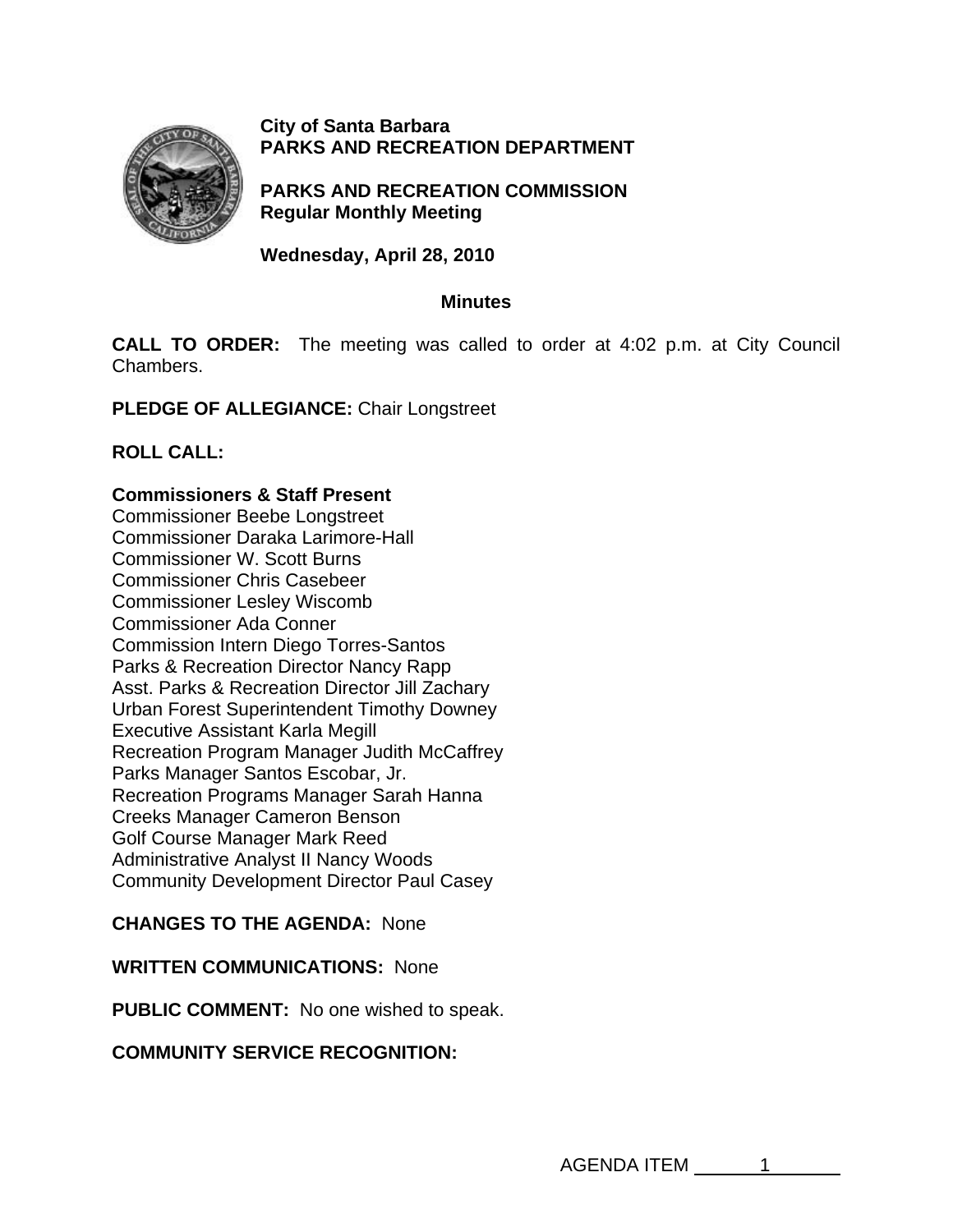1. Recognition of Craig Makela for His Support and Guidance in the Rehabilitation of the Olive Grove in Parma Park - For Action (Attachment)

Recommendation: That the Commission recognize Mr. Craig Makela for his support and guidance in the rehabilitation of the 100-year old olive grove in Parma Park.

Documents:

- Staff Report

- Staff PowerPoint Presentation

Speakers:

- Staff: Nancy L. Rapp, Parks and Recreation Director; Kathy Frye,

Associate Park Planner

- Members of the Public: Craig Makela

 Mr. Makela was recognized for his support and contributions and presented with a certificate of appreciation by the Commission.

# **COMMISSIONER COMMITTEE ASSIGNMENT REPORTS:**

Commissioner Burns reported on the activities of the Arts and Crafts Show Advisory Committee and the Santa Barbara Youth Council. He also reported on the activities of the Parks and Recreation Community (PARC) Foundation.

Commissioner Wiscomb reported on the activities of the Street Tree Advisory Committee and Golf Advisory Committee.

Commissioner Conner reported that she attended the SLOCAPRA Commissioners' Workshop that took place at Hearst Castle and the PARC Foundation fundraiser event.

Commissioner Casebeer reported that he attended the PARC Foundation fundraiser event. He also reported on the activities of the Lower Westside Center Advisory Committee.

#### **COMMISSION AND STAFF COMMUNICATIONS:** None

**YOUTH COUNCIL REPORT:** Intern Torres-Santos reported on the activities of the Youth Council.

# **CONSENT CALENDAR:**

- 2.Summary of Council Actions For Information
- 3 Approval of Minutes For Action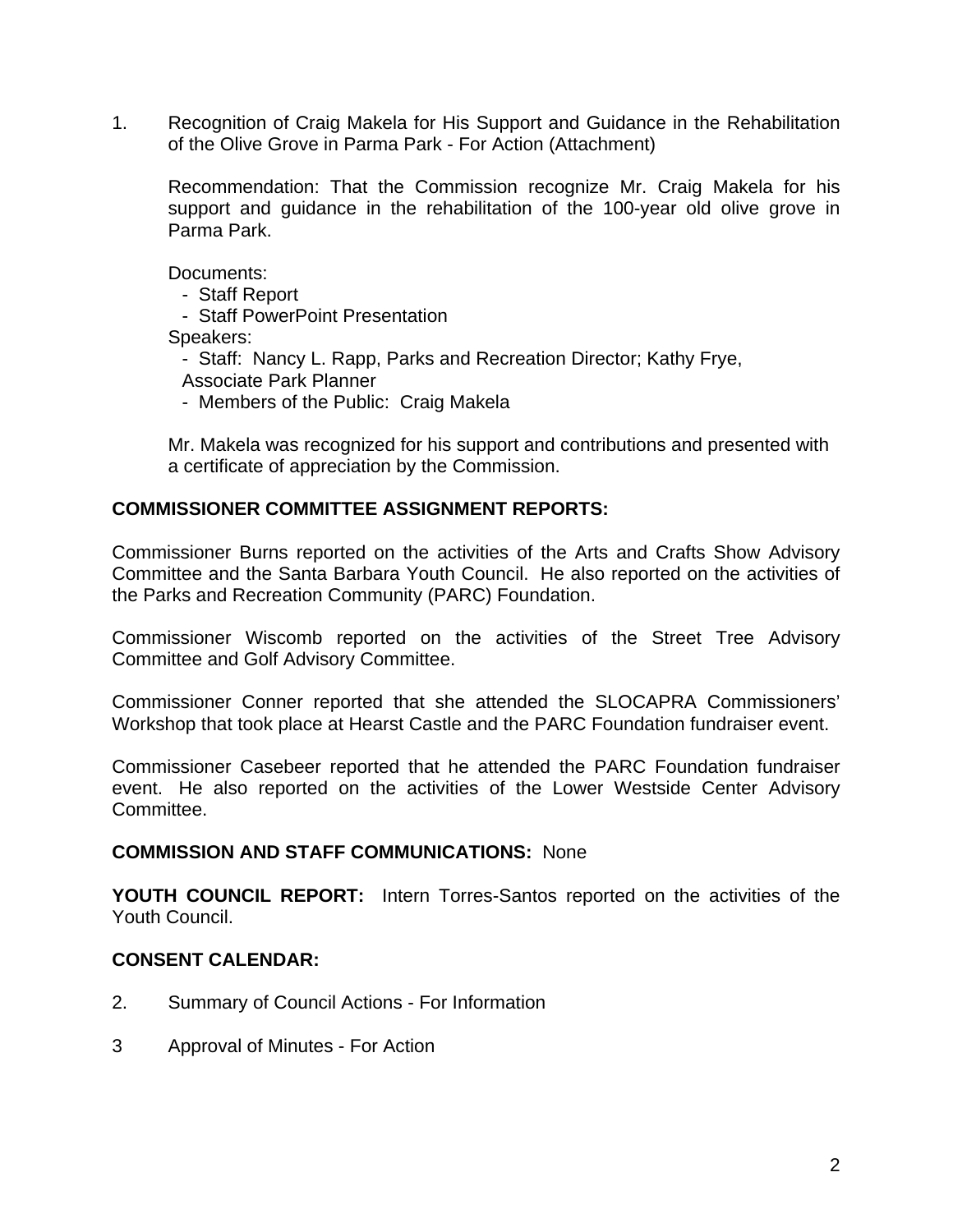Recommendation: That the Commission waive the reading and approve the reading of the:

A. Regular meeting of March 24, 2010;

# **Commissioner Ada Conner moved, seconded by Commissioner Lesley Wiscomb, and passed 6/0 to waive the reading and approve the minutes of the regular meeting of March 24, 2010.**

B.Special meeting of March 26, 2010; and

# **Commissioner W. Scott Burns moved, seconded by Commissioner Lesley Wiscomb, and passed 4/0 to waive the reading and approve the minutes of the special meeting of March 26, 2010.**

Commissioners Conner and Larimore-Hall abstained.

C.Special meeting of April 14, 2010.

Commissioner Wiscomb asked that the minutes of the April 14, 2010, special meeting be amended. Specifically, she asked that her third comment on page two of the minutes be changed to read as follows, "There is need for more neighborhood parks. The policies indicate this could be planned as part of sustainable neighborhood plans. *And may have needs that are not articulated because they don't have organized neighborhood groups."*

**Commissioner Lesley Wiscomb moved, seconded by Commissioner Chris Casebeer, and passed 6/0 to waive the reading and approve the minutes of the special meeting of April 14, 2010, as amended.** 

# **STREET TREE ADVISORY COMMITTEE ITEMS:**

4.Street Tree Advisory Committee Recommendations - For Action

Recommendation: That the Commission:

Documents:

- Staff Report
- Staff PowerPoint

Speakers:

- Staff: Tim Downey, Urban Forest Superintendent
- Members of the Public: Concerning Item 4B(1): David Leaser, Denise Leaser, Rick Barron, James Cronshaw, Jeanne Graffy; Concerning Item 4D(1): Daniel Sanchez
- A.Approve the following Street Tree removal request.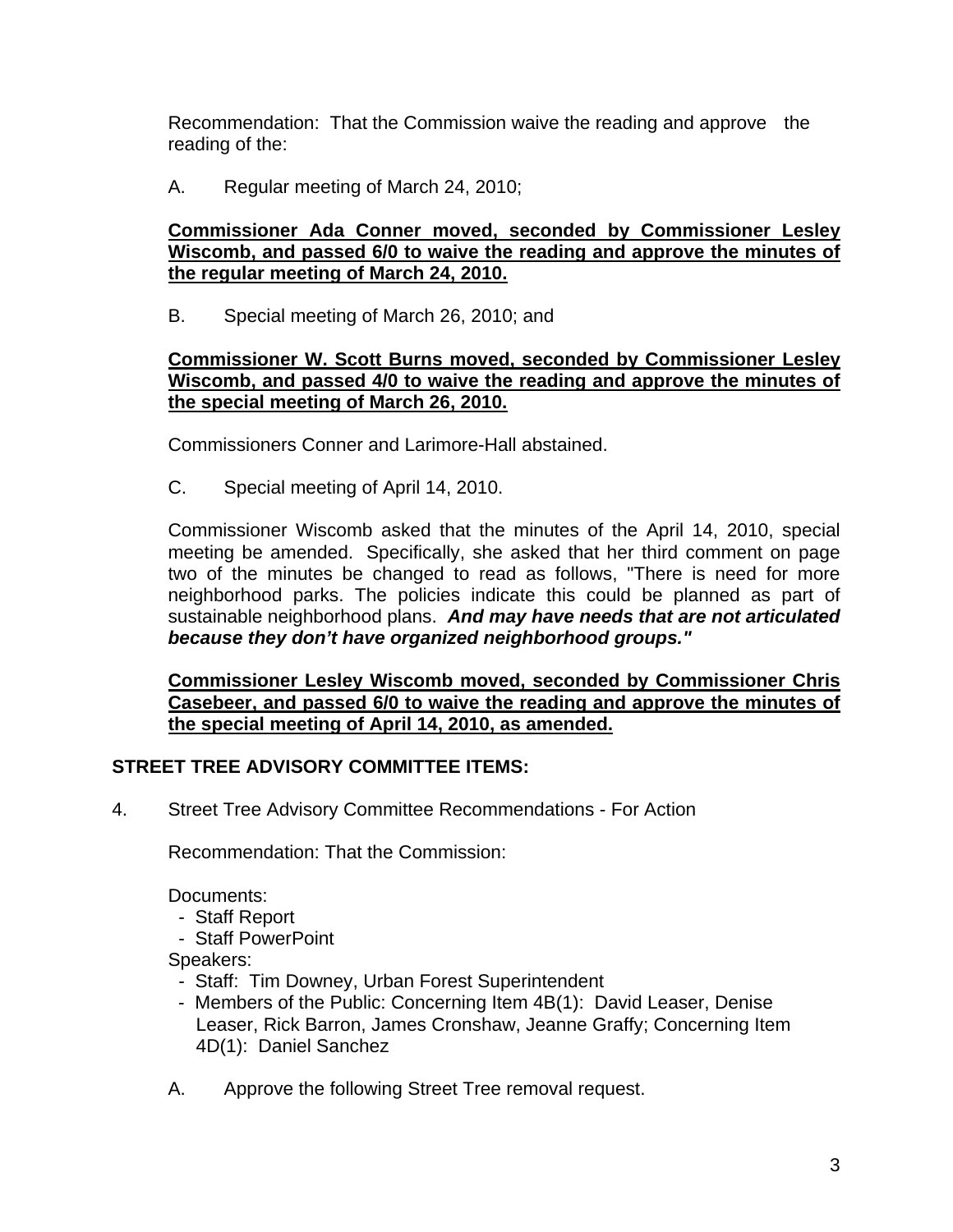1. 1300 block of Chapala St. - Bob Cunningham, Arcadia Studio - (3) Platenus acerifolia, London Plane

# **Commissioner Daraka Larimore-Hall moved, seconded by Commissioner Lesley Wiscomb, and passed 5/1 to concur with the recommendations of the Street Tree Advisory Committee and staff regarding item 4A(1)**

Casebeer voted Nay.

- B.Approve or deny the following Street Tree removal request.
	- 1.2325 Santa Barbara St. Denise Leaser Chorisia speciosa, Silk- Floss Tree

Commissioner Burns recused himself during this item.

## **Commissioner Lesley Wiscomb moved, seconded by Commissioner Daraka Larimore-Hall, and passed 5/1 to concur with the staff recommendation and approve the removal of the tree located at 2325 Santa Barbara Street.**

Casebeer voted Nay.

- C.Approve the following Setback Tree removal requests.
	- 1. 2416 Selrose Ln. Paul Muhl (1) Pinus halepensis, Aleppo Pine, (1) Eucalyptus ficifolia, Red Flowering Gum
	- 2. 817 Orange Ave. Larry Satterfield, Satterfield Property Management - Melaleuca quinquenervia, Cajeput Tree
	- 3. 3433 State St. Richard Investments Phoenix canariensis, Canary Island Date Palm

**Commissioner Lesley Wiscomb moved, seconded by Commissioner W. Scott Burns, and passed 6/0 to concur with the Street Tree Advisory Committee and staff recommendation and approve the setback tree removal requested identified in items 4C(1), (2), and (3).** 

- D.Deny the following Setback Tree removal request.
	- 1.1 Oak St. Anita Balboa Sanchez Liquidambar styraciflua, American Sweetgum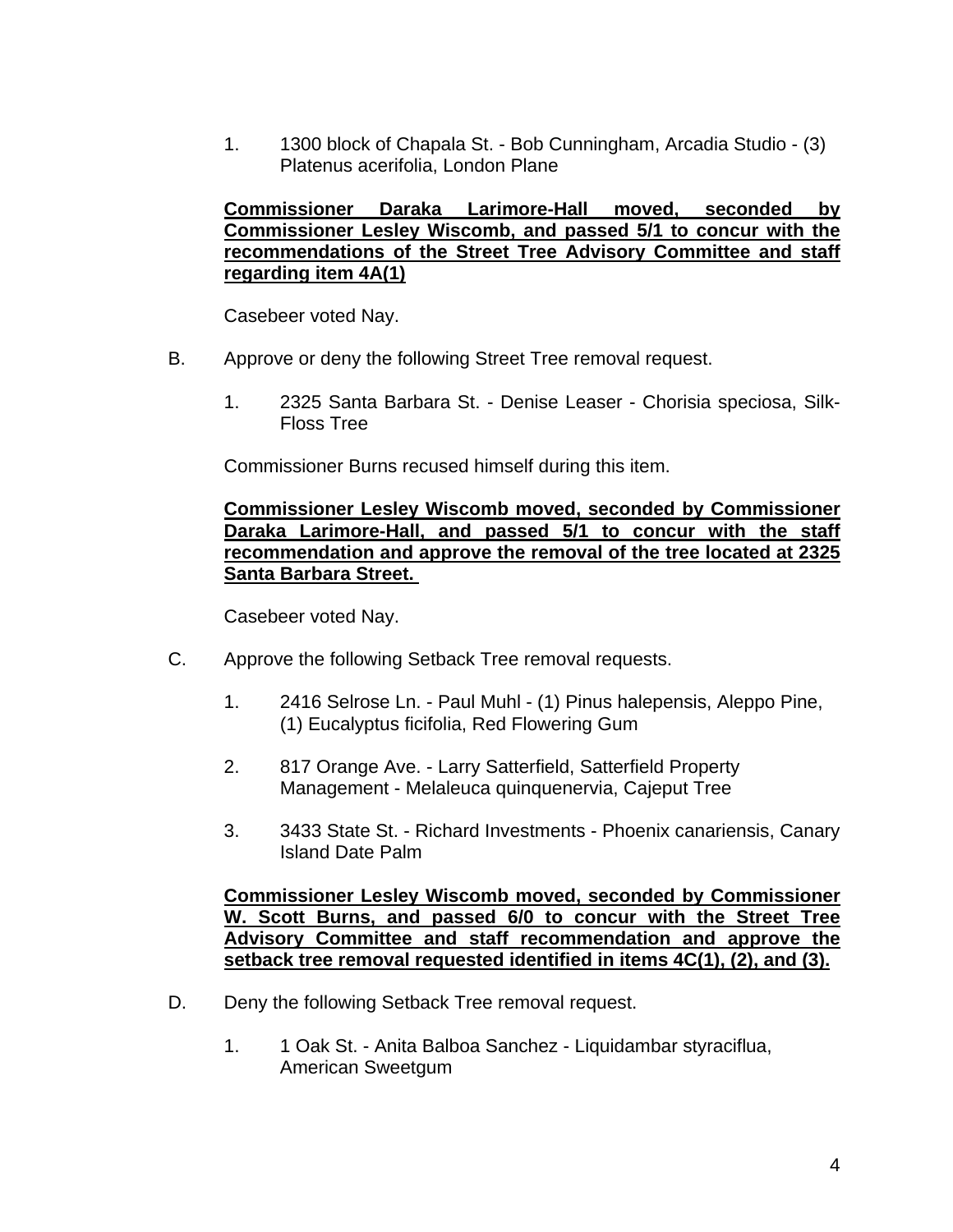# **Commissioner Daraka Larimore-Hall moved, seconded by Commissioner Ada Conner, and passed 6/0 to postpone action on this item until next month.**

- E. Approve the requests to designate the following species to the Street Tree Master Plan.
	- 1. 1300 block of Crestline Dr. Street Tree Advisory Committee

# **Commissioner Lesley Wiscomb moved, seconded by Commissioner W. Scott Burns, and passed 5/1 to approve the Coral Gum tree as the additional species for the 1300 block of Crestline Drive.**

Larimore-Hall voted Nay.

2.100 block of E. De La Guerra - Karen Christman, Arbor Services

## **Commissioner Daraka Larimore-Hall moved, seconded by Commissioner Lesley Wiscomb, and passed 6/0 to approve the Indian Hawthorn and Jerusalem Thorn as the designated tree species for the 100 block of E. De La Guerra.**

3.100 block of W. Victoria St. - Bob Cunningham, Arcadia Studio

Commissioner Casebeer clarified that the block is actually the 00-99 block of West Victoria Street.

**Commissioner Chris Casebeer moved, seconded by Commissioner Lesley Wiscomb, and passed 5/0 to approve the Spectacular Cassia and Salmon Gum as additional designated tree species for the 00 - 99 block.** 

Larimore-Hall abstained.

# **OLD BUSINESS:**

5.Draft General Plan Update and Draft Environmental Impact Report (EIR) for Plan Santa Barbara - For Action

Recommendation: That the Commission review, finalize, and approve comments on the Draft General Plan Update and Draft Environmental Impact Report (EIR) for Plan Santa Barbara.

Documents:

- Staff Report
- Staff PowerPoint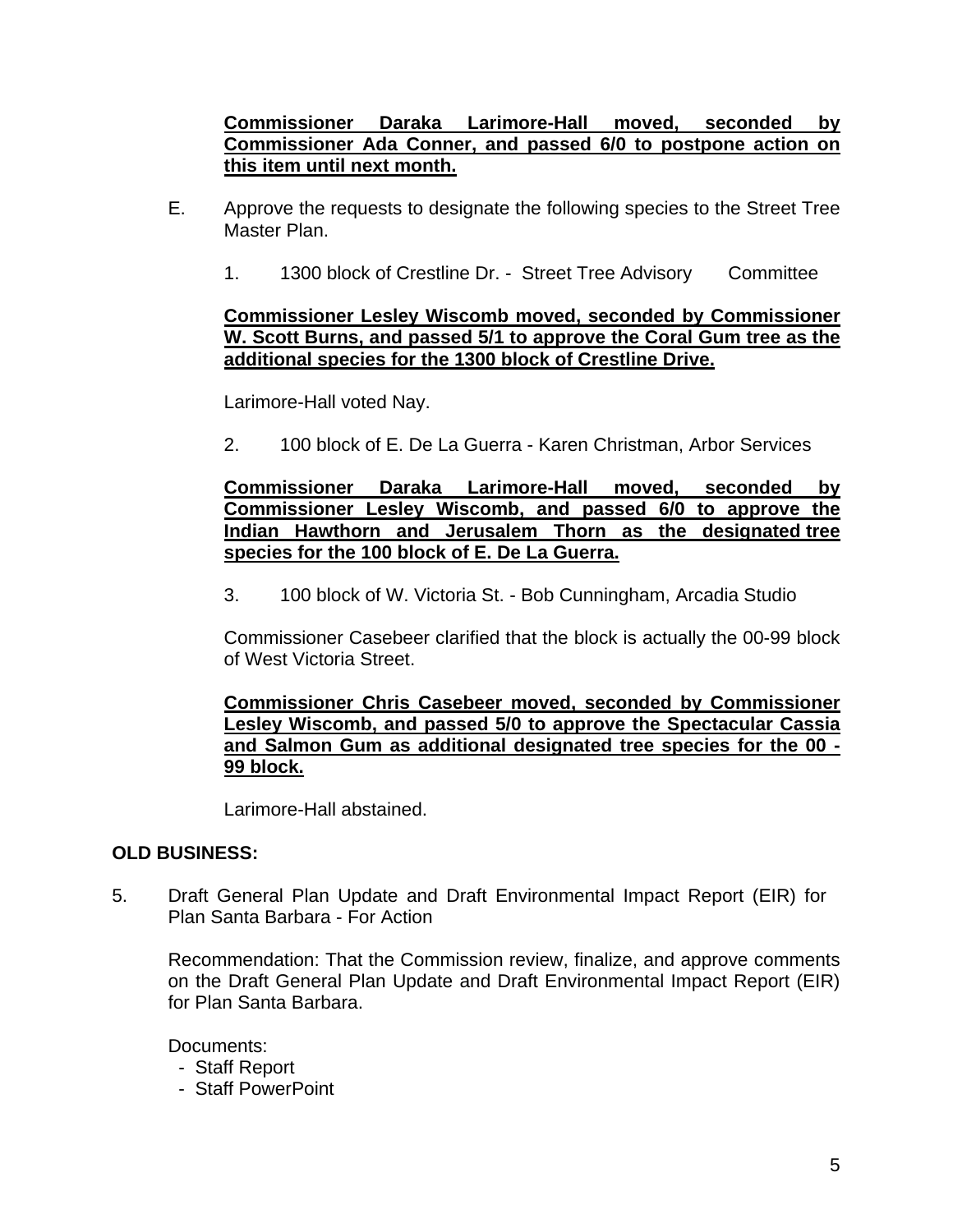Speakers:

- Staff: Jill Zachary, Assistant Parks and Recreation Director
- Members of the Public:

Chair Longstreet asked that her comment regarding Housing needs section of the plan be changed to add, "identify needs for seniors with dementia and longterm care needs."

Chair Longstreet asked that the document identify a comment on the need to update the Parks and Recreation Master Plan.

Commissioner Larimore-Hall asked that under Support OP2, the comment be changed to include parkland and facility acquisition.

# **Commissioner Chris Casebeer moved, seconded by Commissioner Daraka Larimore-Hall, and passed 6/0 to Approve comments on the Draft General Plan Update and Draft Environmental Impact Report (EIR) for Plan Santa Barbara, as amended.**

# **NEW BUSINESS:**

6. Presentation of Proposed Parks and Recreation Department Fiscal Year 2011 Budget - For Action

Recommendation: That the Commission:

- A. Receive a presentation on the Proposed Parks and Recreation Department Fiscal Year 2011 budget;
- B. Consider scheduling an additional budget work session Tuesday, May 11, 2010, at 5:00 p.m.; and
- C. Schedule a special meeting for Wednesday, May 19, 2010, during which the Commission will formulate budget recommendations to City Council.

Documents:

- Staff Report
- Staff PowerPoint

Speakers:

- Staff: Nancy L. Rapp, Parks and Recreation Director, Jill E. Zachary, Assistant Parks and Recreation Director, Sarah Hanna, Recreation Programs Manager, Judith McCaffrey, Recreation Programs Manager, Santos Escobar, Parks Manager, Cameron Benson, Creeks Manager, and Mark Reed, Golf Course Manager
- Members of the Public: Maddy McDermott, Nick Ferrara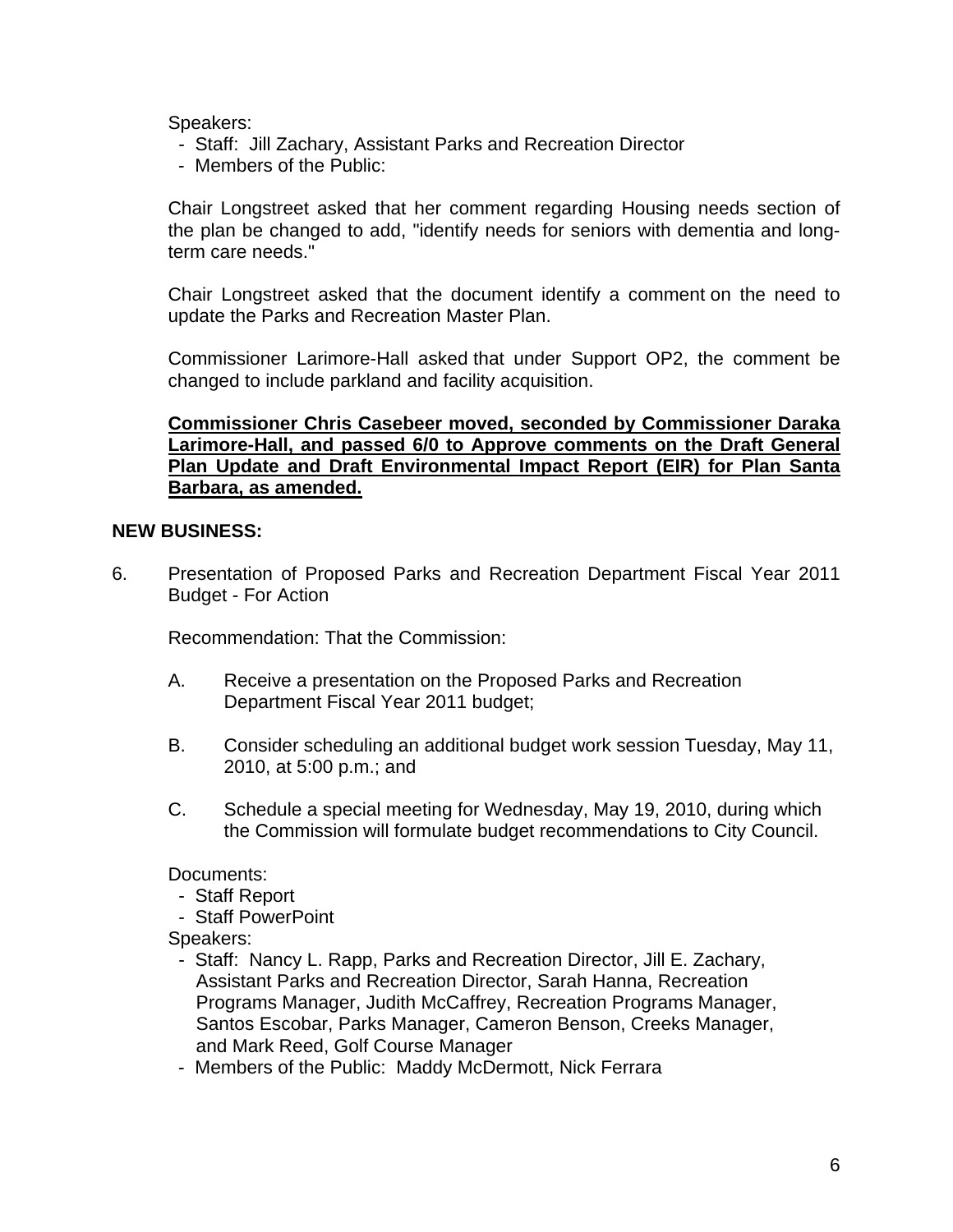Chair Longstreet expressed mixed feelings about the proposed new tree removal application fee. She asked if it is the same fee for a Street Tree and a Setback Tree, and if people will be given fair warning that the request could be denied. Ms. Longstreet said that many of the other fees have a working process where the applicant meets with the respective Commission until they get a project everyone likes.

Ms. Zachary explained that the fee was considered because a significant amount of staff time is expended processing the request and this is an opportunity to recover some of the costs and put it back into the program. She said staff evaluated the feasibility of the applicant only paying a fee if the tree removal was approved, but that does not address the staff resources that are used to process the application. Ms. Zachary expressed staff's hope that people will be more inclined to talk to staff before they submit an application. She said that as part of staff efforts to increase public education and outreach about City rules related to regulated trees, this would be a part of that process. Ms. Zachary said the fee brings the Department in line with what other departments do whether or not an applicant received an approval for moving forward with a project or a process, and it does not mean staff would not be available to discuss tree issues with property owners.

Commissioner Conner asked if other cities charge tree removal application fees. Ms. Zachary said she cannot recall, but it was discussed when the tree preservation ordinance was discussed. She said that some of the tree ordinance responsibility was transferred to the Historic Landmarks Commission and Architecture Board of Review and there is a fee associated with processing tree permits. She said part of the proposed fee is being equitable across the board.

Commissioner Wiscomb said that, as the Commission's liaison to the Street Tree Advisory Committee, she has noticed the Committee does get applications that probably would not be submitted had there been a \$50 fee. She said she thinks it is an excellent idea: it will make the applicant think about why they really want the tree removed, the fee will increase the awareness of the municipal code with regards to both street trees and setback trees.

Commissioner Larimore-Hall said he believes the fee may well increase the number of people who do not apply, but go ahead and remove a tree. He said that has always been his concern about the maintenance of the urban forest in general; the Department does not have the staffing levels to police people's behavior. Mr. Larimore-Hall said he thinks the fee makes sense for the reasons outlined, but he would like to see it coupled with stronger consequences for violating the rules.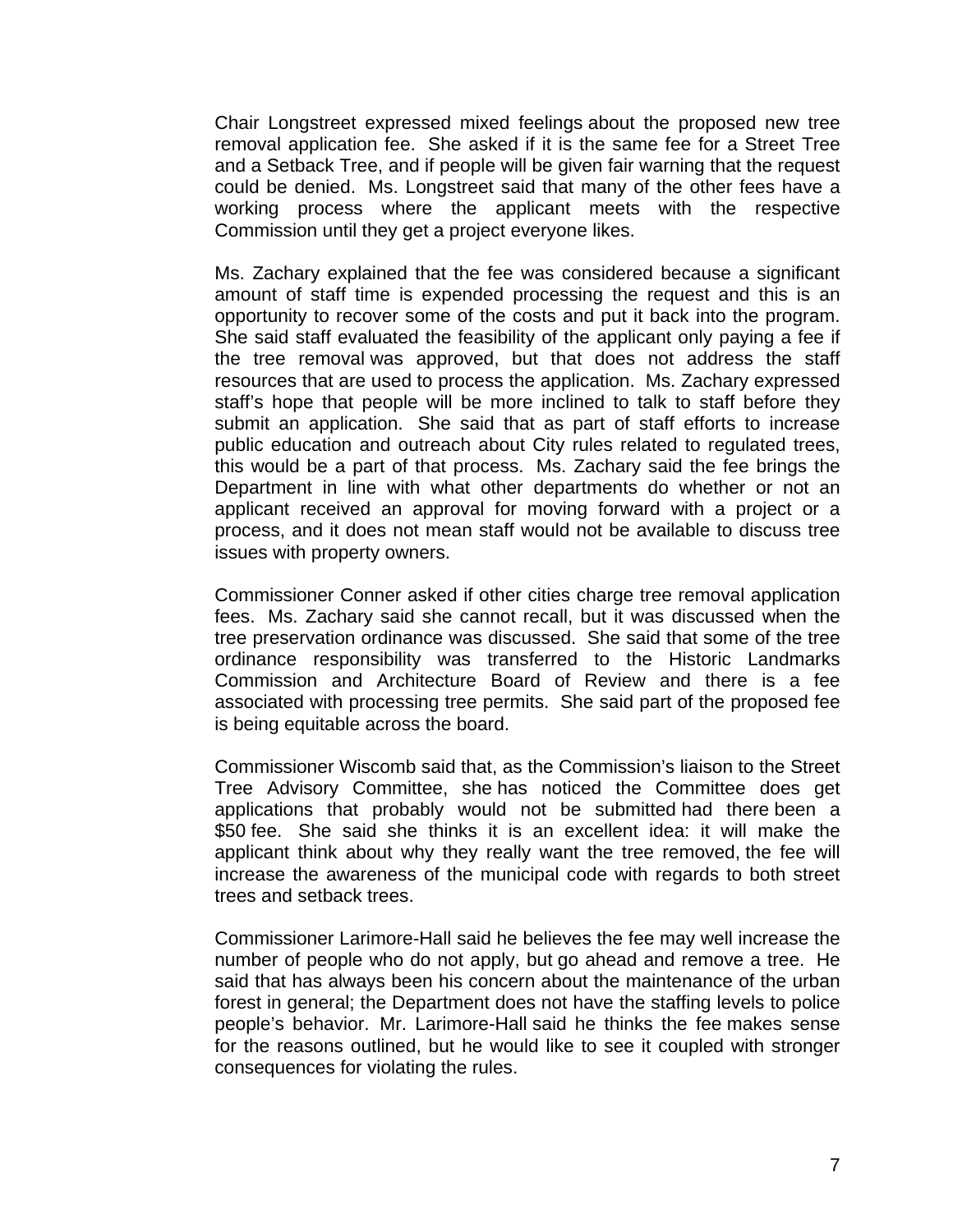Commissioner Larimore-Hall commented regarding transferring the Teen Center to the Police Activities League that he shares the concerns of the public and would like to see a written plan for governance of the Teen Center before it goes as a concrete proposal to City Council. Mr. Larimore-Hall said he interested to see what the structure is going to be: what role are teen users going to have in programming, policy, etc., and if that remains unchanged, or is improved or enhanced, he said that he has no problems with it. He further said he has no reason to believe that the Police Activities League would be any less responsive than the City in terms of empowering youth, but both for selling it to the Youth Council and for him to be in favor of it, he would like to see the plan in writing.

Ms. Rapp said that when she met with the Youth Council regarding this matter, she indicated that she would be scheduling a meeting with the Police Activities League, Parks and Recreation Department staff, and the Youth Council to discuss what it means, how it would work, what it would look like. Ms. Rapp said it has always been staff's intent to do that and it is important that what staff creates is workable. Ms. Rapp said that staff will bring the plan back to the Commission.

Commissioner Casebeer asked if the Police Activities League representative could come to a Commission meeting so it is more public so the kids understand that the Commission is concerned that there be a smooth transition and that the Teen Center is not going to go away? Ms. Rapp said that she would like to have the Police Activities make a presentation on their programming and what they do at the May 19th special Commission meeting.

Chair Longstreet commented that with the Teen Center Coordinator position eliminated, if the Teen Center is kept in the Department, it will be staffed by hourly staff, which she does not believe is a good structure. She further talked about the Franklin Center Teen Center, saying the possibility exists to expand the teen services, and there are a number of different ways to look at it and they all mesh together. Ms. Longstreet said the potential exists for a very good system.

Commissioner Burns commented that he hopes the pertinent representatives will come together to talk about the Teen Center so that it can be put in the proper perspective. He asked that the Commission be notified when the item is on the Youth Council agenda.

Commissioner Larimore-Hall commented that there is no bloat in the Department--no fat is being cut; everything being proposed is something that shouldn't be cut in order for the Department staff to do their jobs. He acknowledged the concessions made by employees. He said the changes